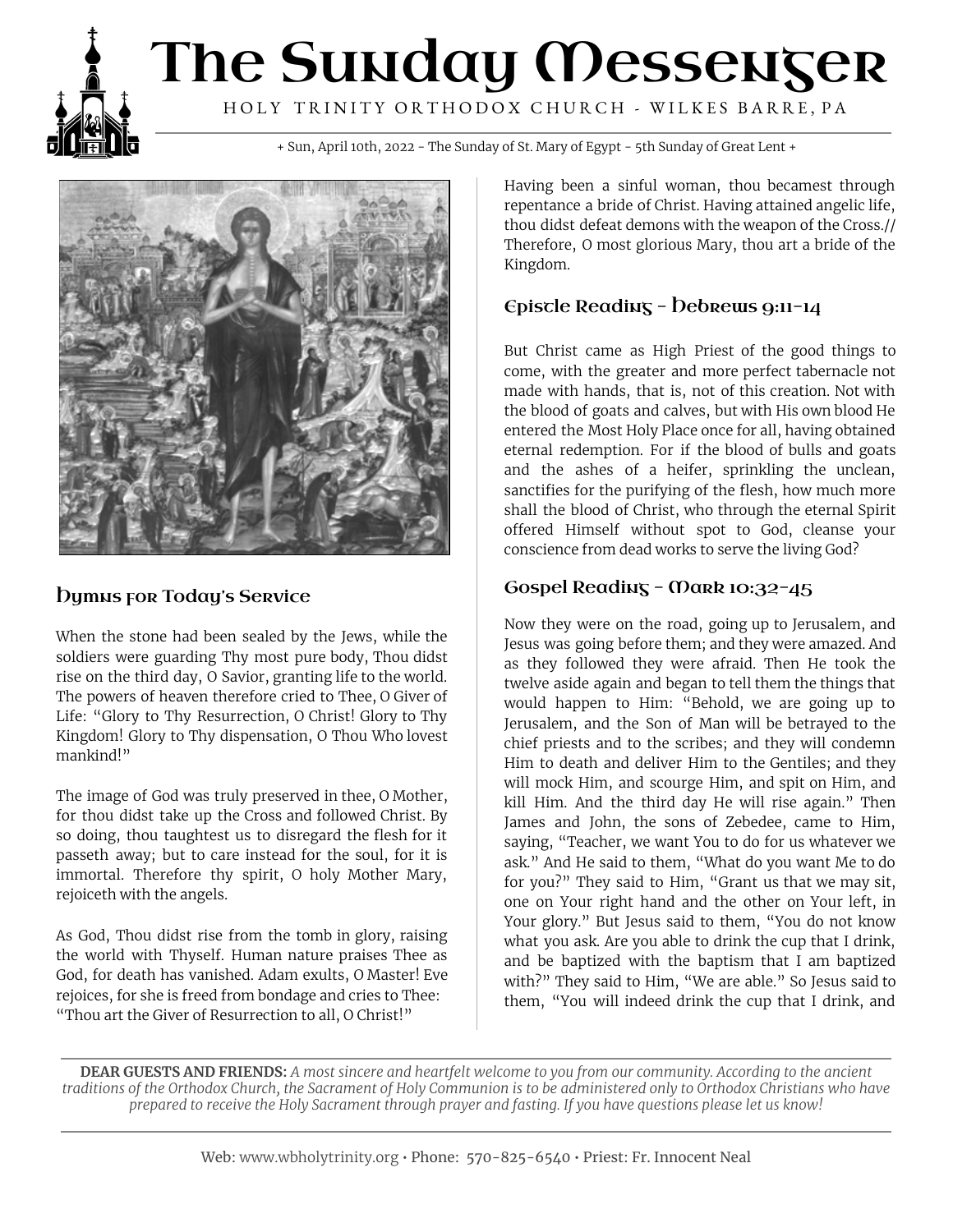with the baptism I am baptized with you will be baptized; but to sit on My right hand and on My left is not Mine to give, but it is for those for whom it is prepared." And when the ten heard it, they began to be greatly displeased with James and John. But Jesus called them to Himself and said to them, "You know that those who are considered rulers over the Gentiles lord it over them, and their great ones exercise authority over them. Yet it shall not be so among you; but whoever desires to become great among you shall be your servant. And whoever of you desires to be first shall be slave of all. For even the Son of Man did not come to be served, but to serve, and to give His life a ransom for many."



## This Weeks Schedule Doly Trinity Orthodox Church

 $+ + +$ 

#### **+ THIS WEEKEND - ST. MARY OF EGYPT +**

**SAT, April 9th:** Divine Liturgy @ 9 AM, Church Cleanup @ 10:30 AM, Orthodoxy 101 @ 3:30 PM, Confessions @ 4:30PM, Great Vespers @ 5 PM, Movie & Popcorn *"I Can Only Imagine"* @ 6 PM **SUN, April 10th:** Hours @ 8:40 AM, Divine Liturgy @ 9 AM, Parastas, Coffee Hour/ Farewell for DeCarlos, Adult Ed - 55 Maxims @ 11:00 AM **+++**

## Darascas - Sunday, April 10ch

In Memory of Nancy Valletta, Elizabeth, Charles Rovinski *Offered by Clement & Nikol Valletta* In Memory of Nicholas & Julia Gurka, John Gurka, Stephen & Apolonia Shilo *Offered by William & Mary Gurka* In Memory of Daniel Bissett *Offered by Josie Bissett*

#### **+++**

**Donation in Memory of Betty Serafin** \$50 - David & Diane Welgus

**+++**

**+ SCHEDULE FOR 6th WEEK OF LENT** *April 10th-16th* **WED @ 11 AM:** Private Prayer 11 AM-1:30 PM **WED @ 6 PM:** Presanctified Lit., Lenten Meal **FRI @ 6:30 PM:** Lazarus Sat. Great Vespers **SAT @ 9 AM:** Lazarus Sat. Divine Liturgy

#### **+ NEXT WEEKEND - PALM SUNDAY +**

*Archpastoral visit from Archbishop Mark* **SAT, April 16th:** Lazarus Sat. Divine Liturgy @ 9 AM, Confessions @ 4:30PM, Great Vespers @ 5 PM - *Archbishop Mark Presiding* **SUN, April 17th:** Hours @ 8:40 AM, Blessing of

the Palms & Divine Liturgy @ 9 AM - *Archbishop Mark Presiding*, Brunch w/ Archbishop Mark



**TODAY, APRIL 10th - BABY SHOWER & FAREWELL FOR DECARLOS:** As some of you may know, Catie & Dan DeCarlo are expecting a baby girl in June. They will also be moving to California immediately following Pascha. THIS Sunday, April 10th at coffee hour we invite you to express your love and best wishes to the DeCarlo's as they begin their new family by bringing a "baby shower gift". We will miss Dan and Catie dearly and wish them all the best in their new family adventure. May God grant them many years! Please join us!

**NEXT WEEKEND: PALM SUNDAY VESPERS, DIVINE LITURGY & BRUNCH WITH ARCHBISHOP MARK: Next weekend** we welcome His Eminence Archbishop Mark for his annual Parish visit. He will be with us for Palm Sunday Vespers (Sat. Night), Divine Liturgy (Sun morn), and Brunch. Please make every effort to attend and welcome His Eminence. Your contribution to our Palm Sunday Brunch will also be most appreciated! Please see the tentative menu and signup sheet in the vestibule for suggested items and to offer additional items. Many thanks in advance and we look forward to another enjoyable meal together!

#### **SCHEDULE CONFESSION BEFORE PASCHA**

A friendly reminder to make a confession before Pascha to receive Holy Communion. Anyone wishing to receive should go to confession at least once during Great Lent. If you have been away from Holy Communion throughout the pandemic be sure to make a confession before receiving Holy Communion. Confession is available before and after services throughout Lent as time permits and also on Wednesdays during our time of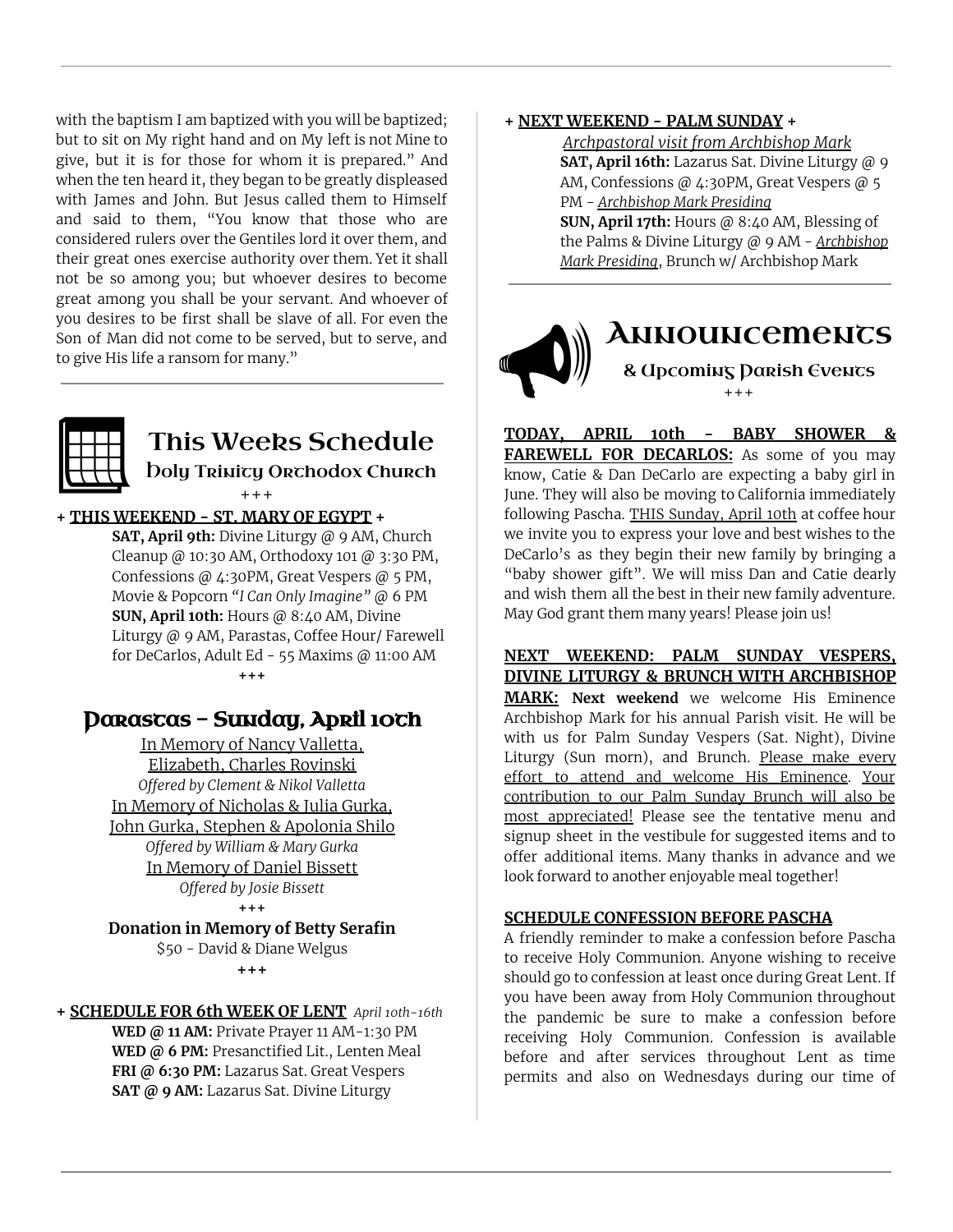silent prayer. Please come or set up an appointment for a specific time with Fr. Innocent.

**ORTHODOXY 101 - FINAL WEEK UNTIL AFTER BRIGHT WEEK:** This Saturday **@ 3:30 PM** we will continue discussing Orthodox fundamentals for those who are new to the faith, interested in the faith, or would like to renew their understanding of the faith. Following this week's session we will break until after bright week, resuming May 7th.

**FINAL SATURDAY: LENTEN MOVIE NIGHT:** Saturday evenings following Great Vespers Sherry Huntzinger & Louie Gianuzzi are hosting a Christian movie night. Popcorn provided. This week's movie is *"I Can Only Imagine"*.

**FINAL SUNDAY: LENTEN ADULT EDUCATION:** Our

study continues … titled "*How to live a Christian Life - 55 Maxims of Fr. Thomas Hopko".* The week will be our final class. Presented by SubDn Greg Polk.

**FINAL WEDNESDAY: PRESANCTIFIED LITURGY**

**w/ POTLUCK:** Make this Liturgy and Meal a part of your Lenten Journey. Presanctified begins at 6 PM. This week will be our final Wed. Night Presanctified for Great Lent.

**CARPET CLEANER:** Do you own, or would you be willing to rent a carpet cleaner for the church this week? We would love to clean the carpets in the vestibule and church for Palm Sunday. Please see Sandy Serafin.



Donations towards adorning the church this Lenten season and Pascha continue to be collected so that our parish will be beautifully adorned for all of the feasts. General Donations for Palm Sunday may be given to Deborah Mills. Please write "Flowers for Lent" in the memo. If you would like to honor a loved one by making a donation for Holy Pascha flowers "In Memory of" or "For the Health of'' a loved one, please sign up in the Church Vestibule/Narthex. Please leave donations at the candle stand, mail them to the Church, OR drop it off in

the rectory mailbox. The names of your loved ones will be listed in the Holy Pascha Church Bulletin and remembered in prayer. If you wish to have your offering listed in the Holy Pascha Bulletin, your loved ones name(s) and donation must be received by Palm Sunday.



In this Lenten season especially we are called to give without hesitation to those who are in need. Please give generously so that we might be a coworker with our Lord in caring for our Ukrainian brothers and sisters.

**For details on ways you can give please see the bulletin board in the Vestibule / Narthex.**

WEEKLY GIVING UPDATE: We thank you for your continued giving in gratitude for all that our loving God does for each of us, for His Holy Church, and all the blessings we receive through her.

Weekly Cost to Keep the Church Open: \$2,840 Monthly Cost to Keep the Church Open: \$12,305 Collections last Sunday: \$2,462.55

## **Birchdays & Anniversaries**

**April Birthdays:** Miriam Clark (4/6), Marie Dutko (4/6), Pearl Tutko (4/8), Alec Breisch (4/9), Alex Holoviak (4/9), Vladimir Holoviak (4/19), Eli King (4/21), Jordan Dutko (4/23), Debbie Greenward **Anniversaries:** Fr. Innocent & Mat. Melanie Neal (4/22), Dave & Dolores Voda, Eva & Stephen Nealon (4/29)

**This Week's Birthdays:** Could it be yours? Let us know!

**PARISH PRAYER LIST Living:** Cynthia Dulsky, Theodore & Elenor Sovryda, Nadine Breisch, Sonja & Leanne Kay, Josie Bissett, Lisa & Scott Harvey, Daniel & Shannon Bissett, Catherine, Danny Gobish, Lorraine Pace, Peter Holoviak & Family, Evelyn Kosmiski, Mat. Elizabeth, Jeri Basarab, Fr. Theodore Orzolek, Delores Voda, Mary Ann Lepa, Eric, Mat. Delores Donlick, Fr. Vladimir Fetchko, Dorothy Sysak, Vasilli (Bill) Talpash, Barbara, Jodi, Diane, David, Erin Dougherty, Lauren Butruce, Ashlee Parlante, Maureen Metz and the Metz Family **Departed:** Tina, Alfred, Nathaniel